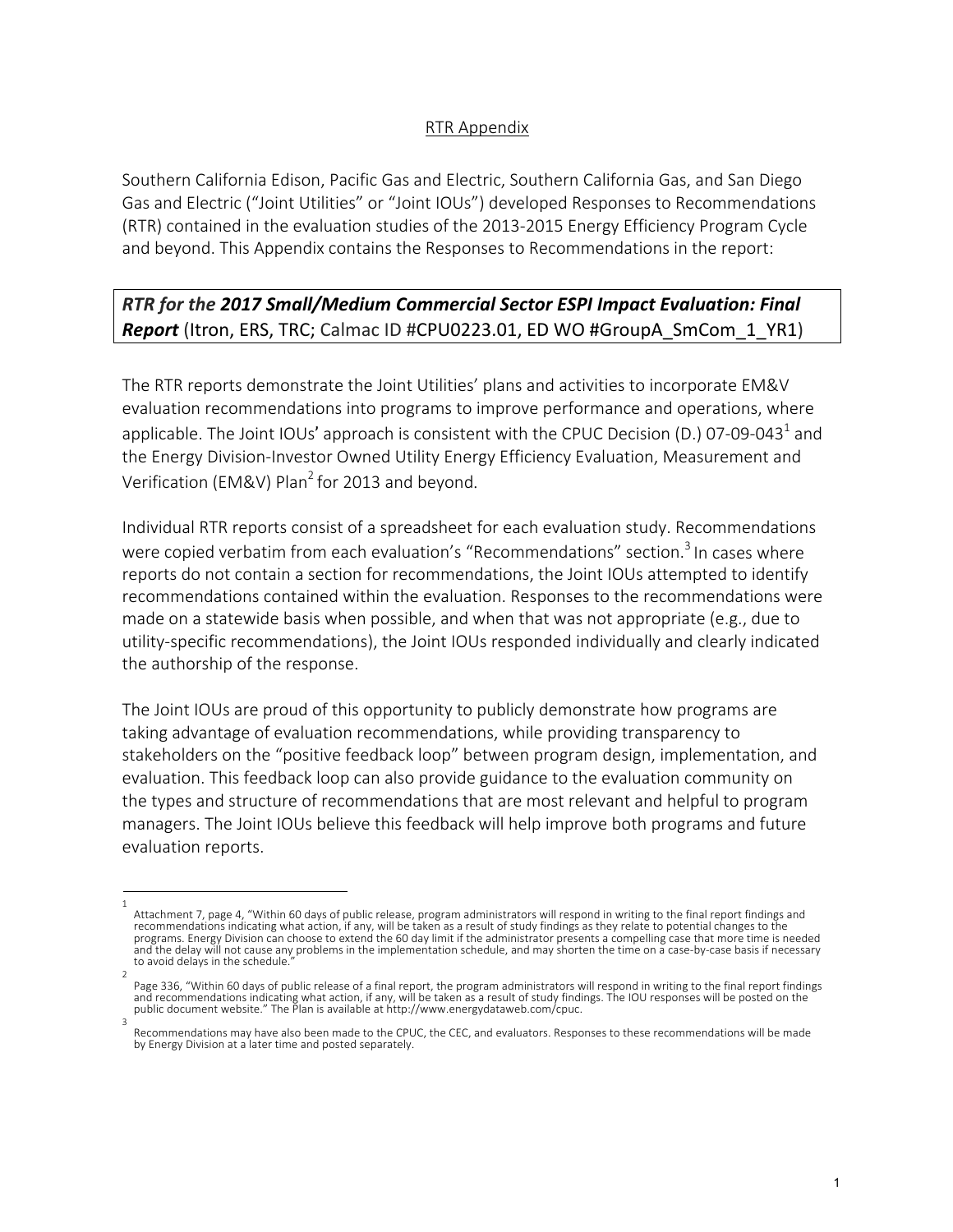## **Response to Recommendations (RTR) in Impact, Process, and Market Assessment Studies**

**Study Title:** 2017 Small/Medium Commercial Sector ESPI Impact Evaluation: Final Report

**Program:** ESPI

**Author:** Itron, ERS, TRC **Calmac ID:** CPU0223.01

**ED WO:** GroupA\_SmCom\_1\_YR1

**Link to Report:** http://calmac.org/publications/2017\_SmMedComESPI\_Full.pdf

|                |      |                                                                                                                                                                  |                                                                                                                                                |                                                               |                                               | <b>PG&amp;E</b> (if applicable)                                                                                             |                                               | <b>SCE</b> (if applicable)                                                                                                                                           |                                               | <b>SCG</b> (if applicable)                                                                                                  | <b>SDG&amp;E</b> (if applicable)              |                                                                                                                             |  |  |
|----------------|------|------------------------------------------------------------------------------------------------------------------------------------------------------------------|------------------------------------------------------------------------------------------------------------------------------------------------|---------------------------------------------------------------|-----------------------------------------------|-----------------------------------------------------------------------------------------------------------------------------|-----------------------------------------------|----------------------------------------------------------------------------------------------------------------------------------------------------------------------|-----------------------------------------------|-----------------------------------------------------------------------------------------------------------------------------|-----------------------------------------------|-----------------------------------------------------------------------------------------------------------------------------|--|--|
| Item           | Sec. | <b>Findings</b>                                                                                                                                                  | <b>Best Practice /</b><br><b>Recommendations</b><br>(Verbatim from<br><b>Final Report)</b>                                                     | <b>Recommendation</b><br>Recipient                            | <b>Disposition</b>                            | <b>Disposition Notes</b>                                                                                                    | <b>Disposition</b>                            | <b>Disposition Notes</b>                                                                                                                                             | <b>Disposition</b>                            | <b>Disposition Notes</b>                                                                                                    | <b>Disposition</b>                            | <b>Disposition Notes</b>                                                                                                    |  |  |
|                |      |                                                                                                                                                                  |                                                                                                                                                | If incorrect,<br>please<br>indicate and<br>redirect in notes. | Choose:<br>Accepted,<br>Rejected,<br>or Other | Examples:<br>Describe specific program change,<br>give reason for rejection, or indicate<br>that it's under further review. | Choose:<br>Accepted,<br>Rejected,<br>or Other | Examples:<br>Describe specific program change,<br>give reason for rejection, or indicate<br>that it's under further review.                                          | Choose:<br>Accepted,<br>Rejected,<br>or Other | Examples:<br>Describe specific program change,<br>give reason for rejection, or indicate<br>that it's under further review. | Choose:<br>Accepted,<br>Rejected,<br>or Other | Examples:<br>Describe specific program change,<br>give reason for rejection, or indicate<br>that it's under further review. |  |  |
|                |      | <b>Refrigeration Case LED Lighting Measures</b>                                                                                                                  |                                                                                                                                                |                                                               |                                               |                                                                                                                             |                                               |                                                                                                                                                                      |                                               |                                                                                                                             |                                               |                                                                                                                             |  |  |
|                | 5    | The use of a multiple<br>lamp profile for PG&E<br>measure code LC03 re-<br>sults in a very large<br>delta watts value.                                           | PG&E should revisit the<br>use of the LC03 meas-<br>ure code.                                                                                  | PG&E                                                          | Rejected                                      | These measures are retired, and the<br>recommendation is no longer rele-<br>vant to PG&E.                                   |                                               |                                                                                                                                                                      |                                               |                                                                                                                             |                                               |                                                                                                                             |  |  |
| $\overline{2}$ | 5    | T12 lamps are assumed<br>existing condition for all<br>six foot LED lamp<br>measures, yet the self-<br>reported lamp technol-<br>ogy was overwhelm-<br>ingly T8. | Utilities should revisit<br>the assumption of T-12<br>lamps as the existing<br>condition for all LED<br>measures that are 6<br>feet in length. | PG&E, SCE, SDG&E                                              | Rejected                                      | These measures are retired, and the<br>recommendation is no longer rele-<br>vant to PG&E.                                   | Rejected                                      | SCE's Commercial deemed and Mid-<br>stream Point of Purchase (MPOP)<br>lighting programs have been closed<br>and the recommendation is no<br>longer relevant to SCE. |                                               |                                                                                                                             | Other                                         | The workpaper referenced<br>(WPSDGENRLG0082) expired<br>12/31/2018.                                                         |  |  |
| $\overline{3}$ | -5   | SDG&E uses the unit re-<br>frigerated case door for<br>the measure.                                                                                              | SDG&E should revisit<br>the assumption of 1.2<br>fixtures per door.                                                                            | SDG&E                                                         |                                               |                                                                                                                             |                                               |                                                                                                                                                                      |                                               |                                                                                                                             | Other                                         | The workpaper referenced<br>(WPSDGENRLG0082) expired<br>12/31/2018.                                                         |  |  |
| $\overline{4}$ | -5   | SDG&E uses the unit re-<br>frigerated case door for<br>the measure.                                                                                              | SDG&E should revisit<br>the assumption of 1.2<br>fixtures per door.                                                                            | SDG&E                                                         |                                               |                                                                                                                             |                                               |                                                                                                                                                                      |                                               |                                                                                                                             | Other                                         | The workpaper referenced<br>(WPSDGENRLG0082) expired<br>12/31/2018.                                                         |  |  |
| $5^{\circ}$    | 5    | Ex-post hours of opera-<br>tion generally support<br>the HOU used in the<br>workpapers and<br>deemed savings for the<br>refrigerated case LED<br>measures.       | Utilities should con-<br>tinue using the HOU<br>currently being used in<br>the ex- ante calcula-<br>tions.                                     | SDG&E                                                         |                                               |                                                                                                                             |                                               |                                                                                                                                                                      |                                               |                                                                                                                             | Other                                         | The workpaper referenced<br>(WPSDGENRLG0082) expired<br>12/31/2018.                                                         |  |  |
| 6              | -5   | SDG&E and PG&E ap-<br>plied an EUL of 16 years<br>to the measures.                                                                                               | The IOUs should revise<br>the EUL they use for<br>lifecycle savings.                                                                           | PG&E, SCE, SDG&E                                              | Rejected                                      | These measures are retired, and the<br>recommendation is no longer rele-<br>vant to PG&E.                                   | Rejected                                      | SCE's Commercial deemed and Mid-<br>stream Point of Purchase (MPOP)<br>lighting programs have been closed<br>and the recommendation is no<br>longer relevant to SCE. |                                               |                                                                                                                             | Other                                         | The workpaper referenced<br>(WPSDGENRLG0082) expired<br>12/31/2018.                                                         |  |  |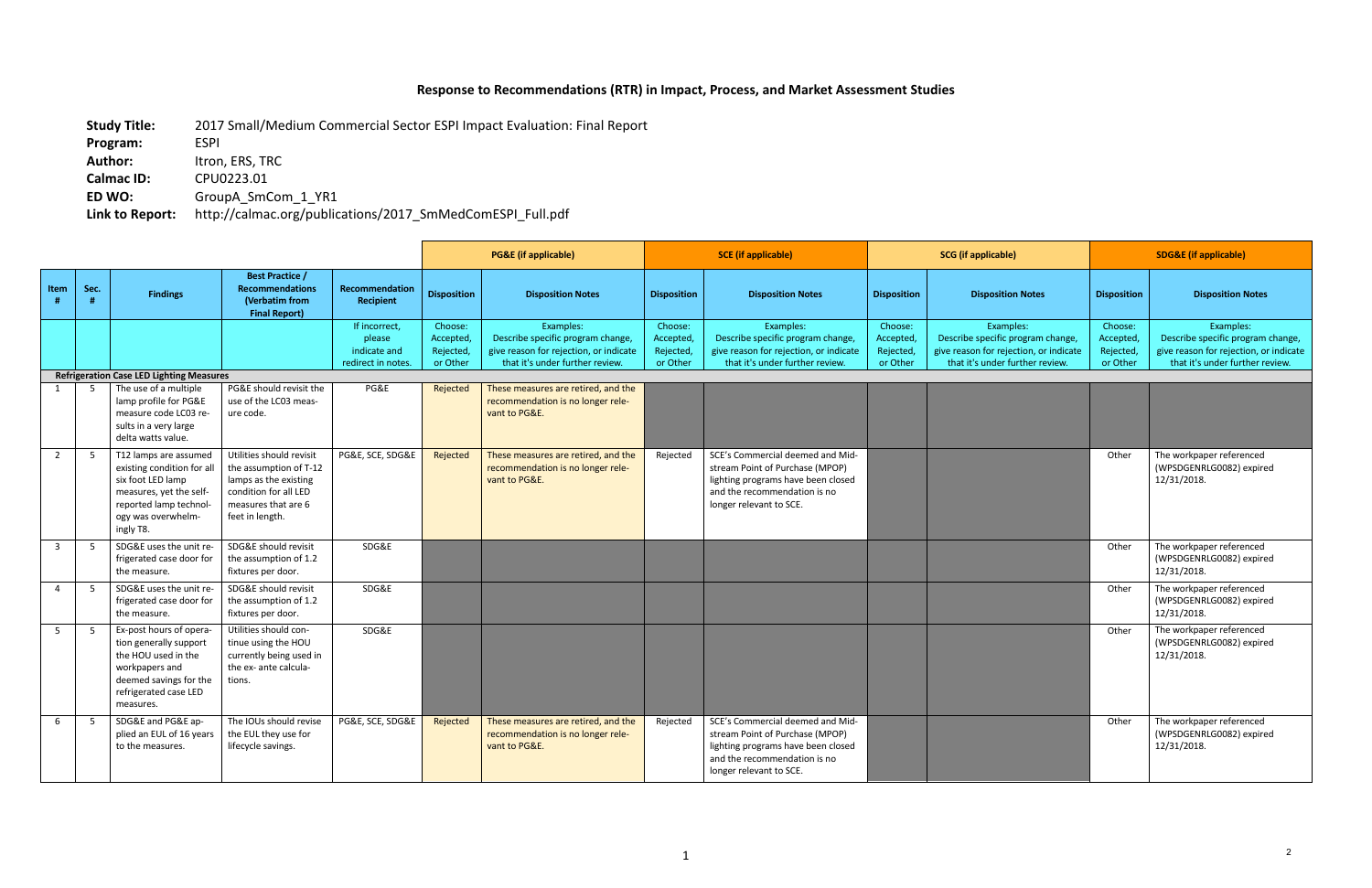|                |      |                                                                                                                                                                                                                 |                                                                                                                                                                                                |                             |                    | <b>PG&amp;E</b> (if applicable)                                                                                                                                                                                 |                    | <b>SCE</b> (if applicable)                                                                                                                                           |                    | <b>SCG</b> (if applicable)                                                                                                                                                                                                                                                                                                  |                    | <b>SDG&amp;E</b> (if applicable)                                    |
|----------------|------|-----------------------------------------------------------------------------------------------------------------------------------------------------------------------------------------------------------------|------------------------------------------------------------------------------------------------------------------------------------------------------------------------------------------------|-----------------------------|--------------------|-----------------------------------------------------------------------------------------------------------------------------------------------------------------------------------------------------------------|--------------------|----------------------------------------------------------------------------------------------------------------------------------------------------------------------|--------------------|-----------------------------------------------------------------------------------------------------------------------------------------------------------------------------------------------------------------------------------------------------------------------------------------------------------------------------|--------------------|---------------------------------------------------------------------|
| Item           | Sec. | <b>Findings</b>                                                                                                                                                                                                 | <b>Best Practice /</b><br><b>Recommendations</b><br>(Verbatim from<br><b>Final Report)</b>                                                                                                     | Recommendation<br>Recipient | <b>Disposition</b> | <b>Disposition Notes</b>                                                                                                                                                                                        | <b>Disposition</b> | <b>Disposition Notes</b>                                                                                                                                             | <b>Disposition</b> | <b>Disposition Notes</b>                                                                                                                                                                                                                                                                                                    | <b>Disposition</b> | <b>Disposition Notes</b>                                            |
| $\overline{7}$ |      | In general, Refrigerated<br>LED Case Lighting<br>measures exhibited<br>commendable medium-<br>high program influence<br>levels.                                                                                 | If Refrigerated LED Case<br>Lighting measures con-<br>tinue to be incented,<br>free ridership should be<br>monitored on an ongo-<br>ing basis.                                                 | PG&E, SCE, SDG&E            | Rejected           | These measures are retired, and the<br>recommendation is no longer rele-<br>vant to PG&E.                                                                                                                       | Rejected           | SCE's Commercial deemed and Mid-<br>stream Point of Purchase (MPOP)<br>lighting programs have been closed<br>and the recommendation is no<br>longer relevant to SCE. |                    |                                                                                                                                                                                                                                                                                                                             | Other              | The workpaper referenced<br>(WPSDGENRLG0082) expired<br>12/31/2018. |
|                |      | <b>Process Boiler Measures</b>                                                                                                                                                                                  |                                                                                                                                                                                                |                             |                    |                                                                                                                                                                                                                 |                    |                                                                                                                                                                      |                    |                                                                                                                                                                                                                                                                                                                             |                    |                                                                     |
| - 8            |      | The workpaper stipula-<br>tions for operating<br>hours, load factors and<br>measure case efficiency<br>values differed from the<br>ex-post findings and<br>contributed to the gross<br>savings gap.             | The program's applica-<br>tion and review process<br>should be expanded to<br>increase the range of<br>boiler performance in-<br>formation captured in<br>the ex-ante tracking da-<br>tabases. | PG&E, SCG                   | Accepted           | The workpaper should be updated<br>to incorporate all relevant data.                                                                                                                                            |                    |                                                                                                                                                                      | Accepted           | SCG will revise the WP to include up-<br>dates, SW data.                                                                                                                                                                                                                                                                    |                    |                                                                     |
| 9              |      | The workpaper stipula-<br>tions for operating<br>hours, load factors and<br>measure case efficiency<br>values differed from the<br>ex-post findings and<br>contributed to the gross<br>savings gap.             | The PAs should con-<br>sider using an en-<br>hanced measure sav-<br>ings algorithm that pro-<br>vides for some reasona-<br>ble level of customiza-<br>tion for relevant input<br>parameters.   | PG&E, SCG                   | Accepted           | The workpaper should be updated<br>to incorporate all relevant input<br>parameters.                                                                                                                             |                    |                                                                                                                                                                      | Rejected           | This would require CPUC to accept a<br>"hybrid" measure to derive such an<br>algorithm. This measure is offered<br>through a Deemed approach. Calcu-<br>lation on an individual project basis<br>in not part of the program design.<br>The workpaper should account for<br>these differences.                               |                    |                                                                     |
| 10             |      | The baseline efficiency<br>for hot water boilers in<br>the SCG workpaper are<br>not consistent with<br>baseline requirements<br>within the PG&E work-<br>paper.                                                 | The workpaper base<br>case efficiency needs to<br>be updated to reflect<br>current Title 24, Part 6<br>standards.                                                                              | SCG                         |                    |                                                                                                                                                                                                                 |                    |                                                                                                                                                                      | Other              | Workpapers were updated in 2020<br>and are consistent with statewide<br>code.                                                                                                                                                                                                                                               |                    |                                                                     |
| 11             |      | Very few of the partici-<br>pants were able to<br>measure, store, and an- $\parallel$ ment in, and involve-<br>alyze boiler consump-<br>tion data as it results in<br>increased overall opera-<br>tional costs. | The PAs should encour-<br>age customer invest-<br>ment with, perfor-<br>mance monitoring of<br>equipment by means of<br>a rebate program or<br>something similar.                              | PG&E, SCG                   | Accepted           | PG&E agrees with the summary and<br>recommendation. To this point a<br>performance monitoring rebate has<br>not been successfully launched ei-<br>ther locally or in the 2021 Statewide<br>program.             |                    |                                                                                                                                                                      | Rejected           | This is not within SCG control: NMEC<br>Process Boiler; outside of intention<br>of the WP. The proposed measure<br>would be behavioral. It's not clear<br>how this would fit into a WP model.<br>Introducing NMEC on a single piece<br>of equipment is potentially fraught<br>as well. SCG will take under advise-<br>ment. |                    |                                                                     |
| 12             | - 6  | The measure's average<br>ex-post NTG ratio of<br>0.42 suggests a me-<br>dium-low level of pro-<br>gram influence and cor-<br>responding medium-<br>high level of free rid-<br>ership.                           | Given the medium-low<br>program influence<br>level, the programs<br>should monitor free rid-<br>ership on an ongoing<br>basis.                                                                 | PG&E, SCG                   | Accepted           | Eligibility and free ridership continue<br>to be evaluated at the project level<br>for the local program. Implementer<br>DNV GL will be responsible for<br>demonstrating influence in the<br>Statewide program. |                    |                                                                                                                                                                      | Rejected           | This measure is Deemed. Therefore,<br>free-rider screening is not per-<br>formed ex-ante or ex-post. Further<br>the proposed efforts would be dupli-<br>cative to the evaluation process and<br>add cost to the rate payers.                                                                                                |                    |                                                                     |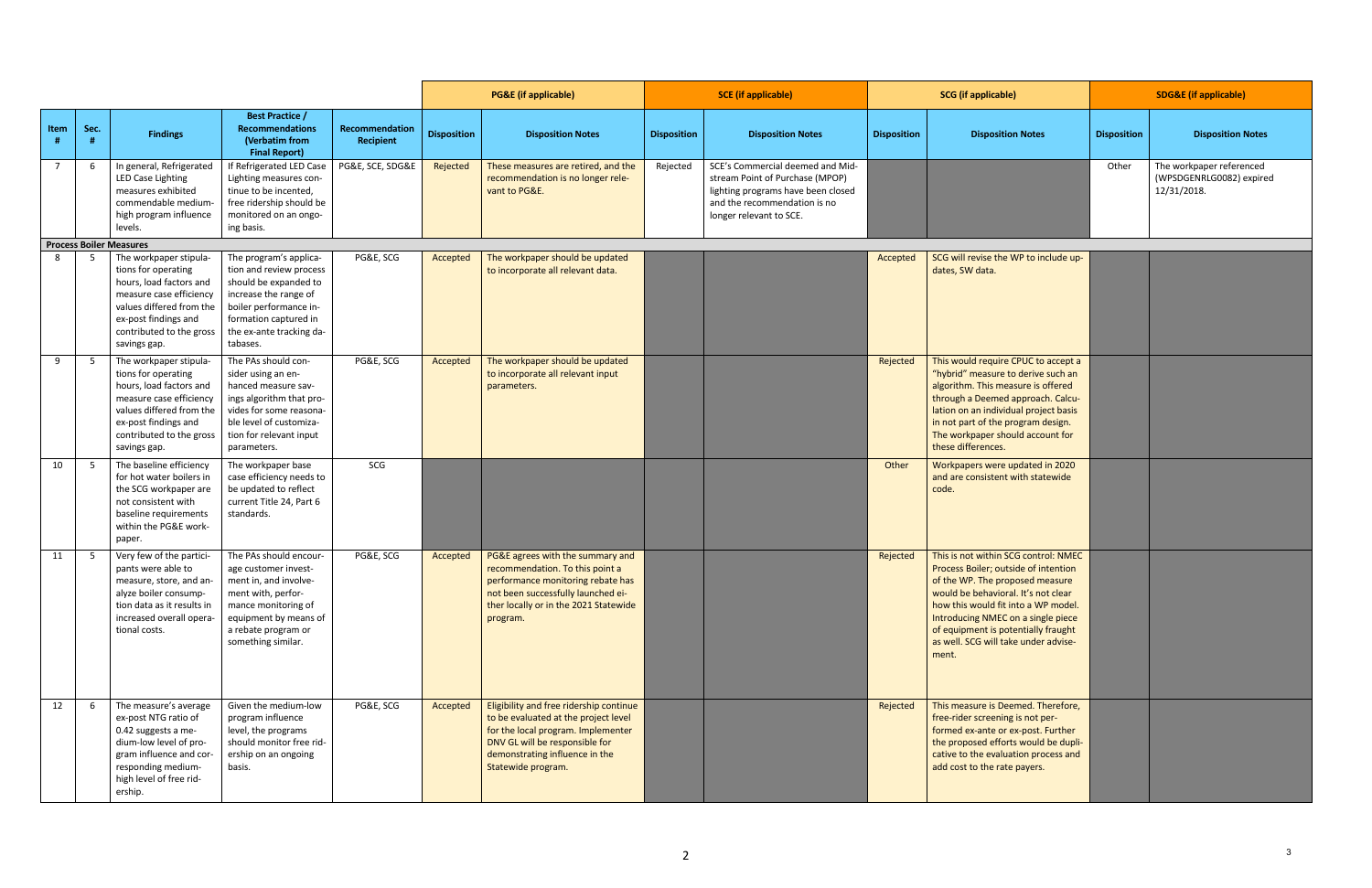|                              |      |                                                                                                                                                                                                                                                 |                                                                                                                                                                                                                                                                                                                                                                         | <b>PG&amp;E</b> (if applicable) | <b>SCE</b> (if applicable) |                                                                                                                                                                                                                                                                                                                                                                                                                                                                                                                                           | <b>SCG</b> (if applicable) |                          | <b>SDG&amp;E</b> (if applicable) |                                                                                                                                                                                                                                                                                                 |                    |                                                                                                                                                                                                                                                                                                                                                                                                                                                                                                                                |
|------------------------------|------|-------------------------------------------------------------------------------------------------------------------------------------------------------------------------------------------------------------------------------------------------|-------------------------------------------------------------------------------------------------------------------------------------------------------------------------------------------------------------------------------------------------------------------------------------------------------------------------------------------------------------------------|---------------------------------|----------------------------|-------------------------------------------------------------------------------------------------------------------------------------------------------------------------------------------------------------------------------------------------------------------------------------------------------------------------------------------------------------------------------------------------------------------------------------------------------------------------------------------------------------------------------------------|----------------------------|--------------------------|----------------------------------|-------------------------------------------------------------------------------------------------------------------------------------------------------------------------------------------------------------------------------------------------------------------------------------------------|--------------------|--------------------------------------------------------------------------------------------------------------------------------------------------------------------------------------------------------------------------------------------------------------------------------------------------------------------------------------------------------------------------------------------------------------------------------------------------------------------------------------------------------------------------------|
| Item<br>#                    | Sec. | <b>Findings</b>                                                                                                                                                                                                                                 | <b>Best Practice /</b><br><b>Recommendations</b><br>(Verbatim from<br><b>Final Report)</b>                                                                                                                                                                                                                                                                              | Recommendation<br>Recipient     | <b>Disposition</b>         | <b>Disposition Notes</b>                                                                                                                                                                                                                                                                                                                                                                                                                                                                                                                  | <b>Disposition</b>         | <b>Disposition Notes</b> | <b>Disposition</b>               | <b>Disposition Notes</b>                                                                                                                                                                                                                                                                        | <b>Disposition</b> | <b>Disposition Notes</b>                                                                                                                                                                                                                                                                                                                                                                                                                                                                                                       |
| <b>Food Service Measures</b> |      |                                                                                                                                                                                                                                                 |                                                                                                                                                                                                                                                                                                                                                                         |                                 |                            |                                                                                                                                                                                                                                                                                                                                                                                                                                                                                                                                           |                            |                          |                                  |                                                                                                                                                                                                                                                                                                 |                    |                                                                                                                                                                                                                                                                                                                                                                                                                                                                                                                                |
|                              |      | 13   5   Realization rates, after<br>discounting zero savers<br>would be 10 or more<br>percentage points<br>greater than the ex-post<br>realization rate results.                                                                               | The program's applica-<br>tion and review process<br>should be enhanced to<br>screen projects against<br>the eligible equipment<br>listing, and verification<br>should be performed to<br>ensure that installa-<br>tions claimed are valid.                                                                                                                             | PG&E, SCG,<br>SDG&E             | Accepted                   | The new Statewide CFS program will<br>continue to leverage the CEW<br>posted QPL with enhanced applica-<br>tion review provided by imple-<br>menter Energy Solutions, inc.                                                                                                                                                                                                                                                                                                                                                                |                            |                          | Accepted                         | SCG will review the data related to<br>this recommendation and modify its<br>eligibility screening and or inspec-<br>tions if feasible and cost effective.                                                                                                                                      | Accepted           | SDG&E has both Quality Assurance<br>(QA) and Quality Control (QC) pro-<br>cesses and procedures that it will<br>continue to refine to ensure that in-<br>stallations claimed are valid.                                                                                                                                                                                                                                                                                                                                        |
| 14                           |      | Across both the PG&E<br>and SCG samples, 6 of<br>43 projects received<br>EUL adjustments to ac-<br>count for loss of long-<br>term savings associated<br>with equipment that<br>were removed from op-<br>eration.                               | The PAs should con-<br>sider reducing ex-ante<br>EUL of 12 years.                                                                                                                                                                                                                                                                                                       | PG&E, SCG,<br>SDG&E             | Rejected                   | PG&E does not have control<br>over measures removed from opera-<br>tion. Could be due to business<br>closed or sold to different owner.                                                                                                                                                                                                                                                                                                                                                                                                   |                            |                          | Rejected                         | Set values not able to be adjusted by                                                                                                                                                                                                                                                           | Other              | The EUL ID will need to be updated<br>in DEER/eTRM, as the workpaper<br>merely references the EUL ID.<br>SDG&E suggests assigning this rec-<br>ommendation to the CPUC for their<br>consideration.                                                                                                                                                                                                                                                                                                                             |
| 15                           | - 5  | Evaluation results pro-<br>vide validation for the<br>robustness of both the<br>ex-post and ex- ante<br>models, as both ap-<br>proaches yield very sim-<br>ilar results when model-<br>ing parameters are uni-<br>form across both mod-<br>els. | With the ex-ante model<br>validated in this way,<br>the focus of updates to<br>ex-ante methods-to<br>better align ex-ante and<br>ex-post results-can fo-<br>cus on parameter up-<br>dates.                                                                                                                                                                              | PG&E, SCG,<br>SDG&E             | Accepted                   | If data aligns with workpapers then<br>it should be followed and updated.                                                                                                                                                                                                                                                                                                                                                                                                                                                                 |                            |                          | Rejected                         | PA's do not set the evaluation mod-<br><b>els</b>                                                                                                                                                                                                                                               | Other              | SDG&E will collaborate with SoCal-<br>Gas, the statewide lead, on future<br>workpaper updates.                                                                                                                                                                                                                                                                                                                                                                                                                                 |
| 16                           |      | Differences between<br>ex-post and ex-ante<br>model-based parame-<br>ters resulted in a rela-<br>tively large reduction in<br>ex-post savings relative<br>to claims.                                                                            | Future workpaper revi-<br>sions should incorpo-<br>rate all PY2013-17 eval-<br>uation data to revise<br>parameter-level as-<br>sumptions.                                                                                                                                                                                                                               | PG&E, SCG,<br>SDG&E             | Accepted                   | Will include the data in the revised<br>workpapers.                                                                                                                                                                                                                                                                                                                                                                                                                                                                                       |                            |                          | Rejected                         | All WP's have been updated subse-<br>quent to the period mentioned.                                                                                                                                                                                                                             | Other              | SDG&E will collaborate with SoCal-<br>Gas, the statewide lead, on future<br>workpaper updates.                                                                                                                                                                                                                                                                                                                                                                                                                                 |
| 17                           | 6    | Food service measures<br>associated with the<br>Midstream and Down-<br>stream delivery chan-<br>nels experienced high<br>levels of free ridership.                                                                                              | Review the set of tech-<br>nologies that are cur-<br>rently eligible for incen-<br>tives and research new<br>technologies that are<br>less commonly installed<br>and adjust the set of<br>technologies that are<br>eligible for incentives.<br>In addition, for account<br>managed chain custom-<br>ers in particular, pro-<br>gram implementers<br>should change their | PG&E, SCG,<br>SDG&E             | Other                      | Most of the FS measures came<br>through the Point of Sale program, a<br>subprogram to the Core Deemed<br>program. Grocery stores and larger<br>chain customers are not typical par-<br>ticipants through this channel, ra-<br>ther, individual independent restau-<br>rants are common. Since the point<br>of sale aspect of this program is<br>moving to Statewide with imple-<br>menter Energy Solutions, they will<br>be responsible to monitor free rid-<br>ership. Since their approach also in-<br>cludes other parts of the supply |                            |                          | Rejected                         | SCG is continually reviewing new<br>technology and bringing qualifying<br>equipment/ measures into its port-<br>folio. Similarly, SCG sunsets<br>measures as needed to address<br>changes to code, efficiency require-<br>ments and other attributes to main-<br>tain a cost-effective program. | Other              | As programs transition to third-party<br>implementation, the IOUs have less<br>control over program design and im-<br>plementation. SDG&E will take the<br>recommendation and share it with<br>its program implementers who es-<br>tablish their own promotional prac-<br>tices and determine which technolo-<br>gies to actively highlight and incen-<br>tivize. SDG&E will also share this rec-<br>ommendation with SoCalGas, the<br>statewide lead, who administers the<br>Statewide Food Service Point-of-Sale<br>Program. |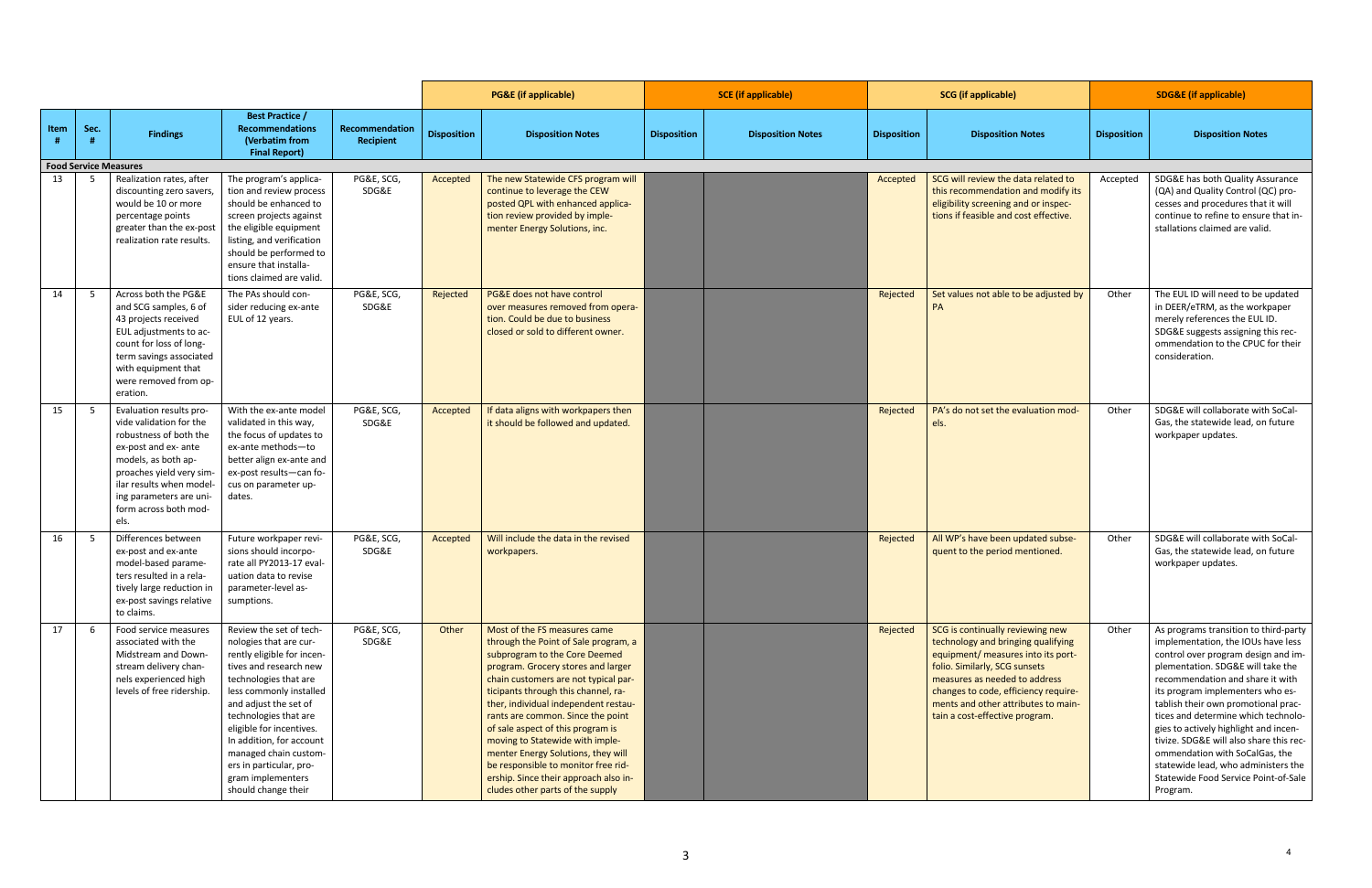|                                                                                                                                                                     |                                                                                                                                                                                                                                                                  |                             |                    | <b>PG&amp;E</b> (if applicable)                                                                                                                           |                    | <b>SCE</b> (if applicable) |                    | <b>SCG</b> (if applicable)                                                         |                    | <b>SDG&amp;E</b> (if applicable) |  |  |
|---------------------------------------------------------------------------------------------------------------------------------------------------------------------|------------------------------------------------------------------------------------------------------------------------------------------------------------------------------------------------------------------------------------------------------------------|-----------------------------|--------------------|-----------------------------------------------------------------------------------------------------------------------------------------------------------|--------------------|----------------------------|--------------------|------------------------------------------------------------------------------------|--------------------|----------------------------------|--|--|
| Sec.<br>Item<br><b>Findings</b><br>H                                                                                                                                | <b>Best Practice /</b><br><b>Recommendations</b><br>(Verbatim from<br><b>Final Report)</b>                                                                                                                                                                       | Recommendation<br>Recipient | <b>Disposition</b> | <b>Disposition Notes</b>                                                                                                                                  | <b>Disposition</b> | <b>Disposition Notes</b>   | <b>Disposition</b> | <b>Disposition Notes</b>                                                           | <b>Disposition</b> | <b>Disposition Notes</b>         |  |  |
|                                                                                                                                                                     | promotional practices<br>to actively highlight and<br>promote these new,<br>less commonly adopted<br>technologies.                                                                                                                                               |                             |                    | chain, in addition to point of sale, in-<br>teraction with and monitoring of<br>standard practice and non-influ-<br>enced purchases are part of their IP. |                    |                            |                    |                                                                                    |                    |                                  |  |  |
| <b>Agricultural Irrigation Measures</b>                                                                                                                             |                                                                                                                                                                                                                                                                  |                             |                    |                                                                                                                                                           |                    |                            |                    |                                                                                    |                    |                                  |  |  |
| 18<br>The agricultural irriga-<br>5<br>tion workpaper revi-<br>sions made over the last<br>several years have re-<br>sulted in more accurate<br>savings estimation. | The programs should<br>maintain eligibility re-<br>quirements for pre-ex-<br>isting irrigation method<br>and crop type.                                                                                                                                          | PG&E                        | Rejected           | These measures are retired, and the<br>recommendation is no longer rele-<br>vant to PG&E.                                                                 |                    |                            |                    |                                                                                    |                    |                                  |  |  |
| 19<br>Five of the 19 sampled<br>5<br>projects were deter-<br>mined to be ineligible<br>for program participa-<br>tion.                                              | The program's applica-<br>tion and review process<br>should be enhanced to<br>collect additional rele-<br>vant data and more<br>carefully screen appli-<br>cants to avoid ineligible<br>projects.                                                                | PG&E                        | Rejected           | These measures are retired, and the<br>recommendation is no longer rele-<br>vant to PG&E.                                                                 |                    |                            |                    |                                                                                    |                    |                                  |  |  |
| 20<br>Agricultural irrigation<br>5 <sup>5</sup><br>projects are difficult to<br>accurately characterize<br>with a single deemed<br>savings value.                   | The program should<br>consider adding more<br>granularity to the sprin-<br>kler-to-drip workpa-<br>per's unit energy sav-<br>ings based on key varia-<br>bles determined from<br>project applications.                                                           | PG&E                        | Rejected           | These measures are retired, and the<br>recommendation is no longer rele-<br>vant to PG&E.                                                                 |                    |                            |                    |                                                                                    |                    |                                  |  |  |
| 21<br>Evaluators were unable<br>- 5<br>to assess EUL in this<br>evaluation cycle; how-<br>ever, the current work-<br>dation of 20 years is<br>overstated.           | Future evaluation cy-<br>cles and PA research<br>should emphasize<br>measure EUL, which is<br>paper's EUL recommen-   likely too high in the<br>current workpaper.                                                                                               | PG&E                        | Rejected           | These measures are retired, and the<br>recommendation is no longer rele-<br>vant to PG&E.                                                                 |                    |                            |                    |                                                                                    |                    |                                  |  |  |
| 22 6 Agricultural Irrigation<br>measures experienced<br>high levels of free rid-<br>ership.                                                                         | Adjust the set of tech-<br>nologies that are eligi-<br>ble for incentives. In<br>addition, program im-<br>plementers should ac-<br>tively highlight and pro-<br>mote technologies that<br>are less well-adopted,<br>cutting edge, or emerg-<br>ing technologies. | PG&E                        | Rejected           | These measures are retired, and the<br>recommendation is no longer rele-<br>vant to PG&E.                                                                 |                    |                            |                    |                                                                                    |                    |                                  |  |  |
| <b>Pipe Insulation Measures</b>                                                                                                                                     |                                                                                                                                                                                                                                                                  |                             |                    |                                                                                                                                                           |                    |                            |                    |                                                                                    |                    |                                  |  |  |
| $\begin{array}{ c c c c c }\n\hline\n23 & 5 & \text{For PG&E projects in}\n\end{array}$<br>particular, the tracked<br>ex-ante savings did not                       | Future pipe insulation<br>savings claims should                                                                                                                                                                                                                  | PG&E, SCG                   | Accepted           | Claims comments were noted and<br>reflected in current workpaper as-<br>sumptions and parameters.                                                         |                    |                            | Other              | SCG will claim savings based on the<br>appropriate WP at the time of the<br>claim. |                    |                                  |  |  |